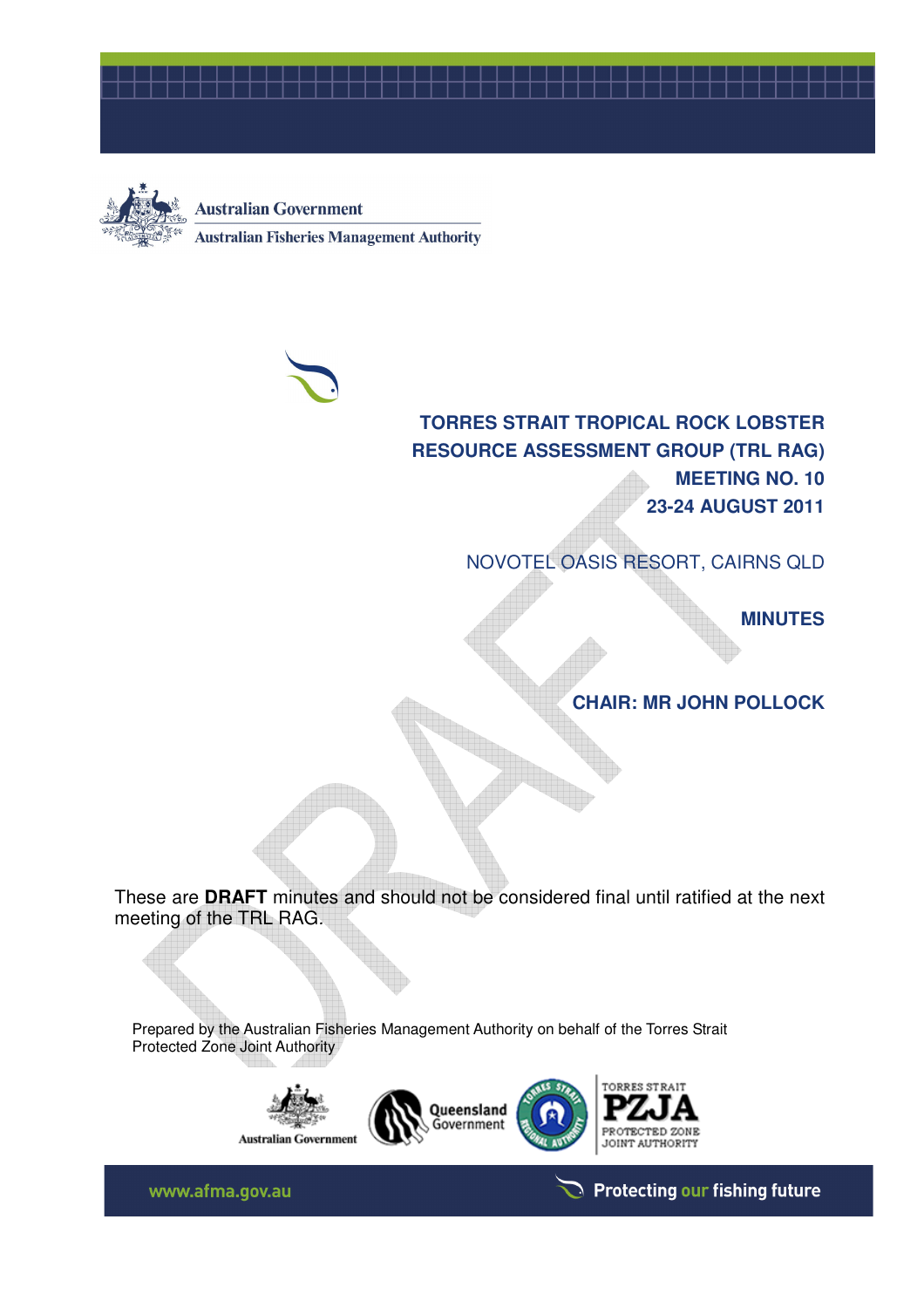# **FINAL AGENDA**

- 1. Preliminaries (AFMA)
	- 1.1. Apologies/Adoption of agenda
	- 1.2. Correspondence
	- 1.3. Ratification of RAG #9 Minutes
	- 1.4. Action items from RAG #9
- 2. Update on each jurisdiction
	- 2.1. Torres Strait (verbal AFMA)
	- 2.2. Queensland (verbal DEEDI)
	- 2.3. PNG (verbal NFA)
- 3. Stock assessment and TAC
	- 3.1. Report of the 2011 mid-year survey (CSIRO)
	- 3.2. Review 2010 Stock Assessment report and 2011 update (CSIRO)
	- 3.3. Preliminary TAC for 2012 (CSIRO)
	- 3.4. Forecast TAC for 2013 (CSIRO)
	- 3.5. Harvest Strategy terms and values (CSIRO)
	- 3.6. Survey cost benefits and TAC estimation (CSIRO)
- 4. Management Strategy Evaluation Update for Torres Strait (CSIRO)
- 5. TSSAC SOP gaps in research priorities (AFMA)
- 6. Outcomes from PZJA consultative meetings
	- 6.1. TSSAC Meeting #53, #54 and #55 (AFMA)
- 7. Other business (AFMA)
	- 7.1. Date of next meeting
	- 7.2. Additional Correspondence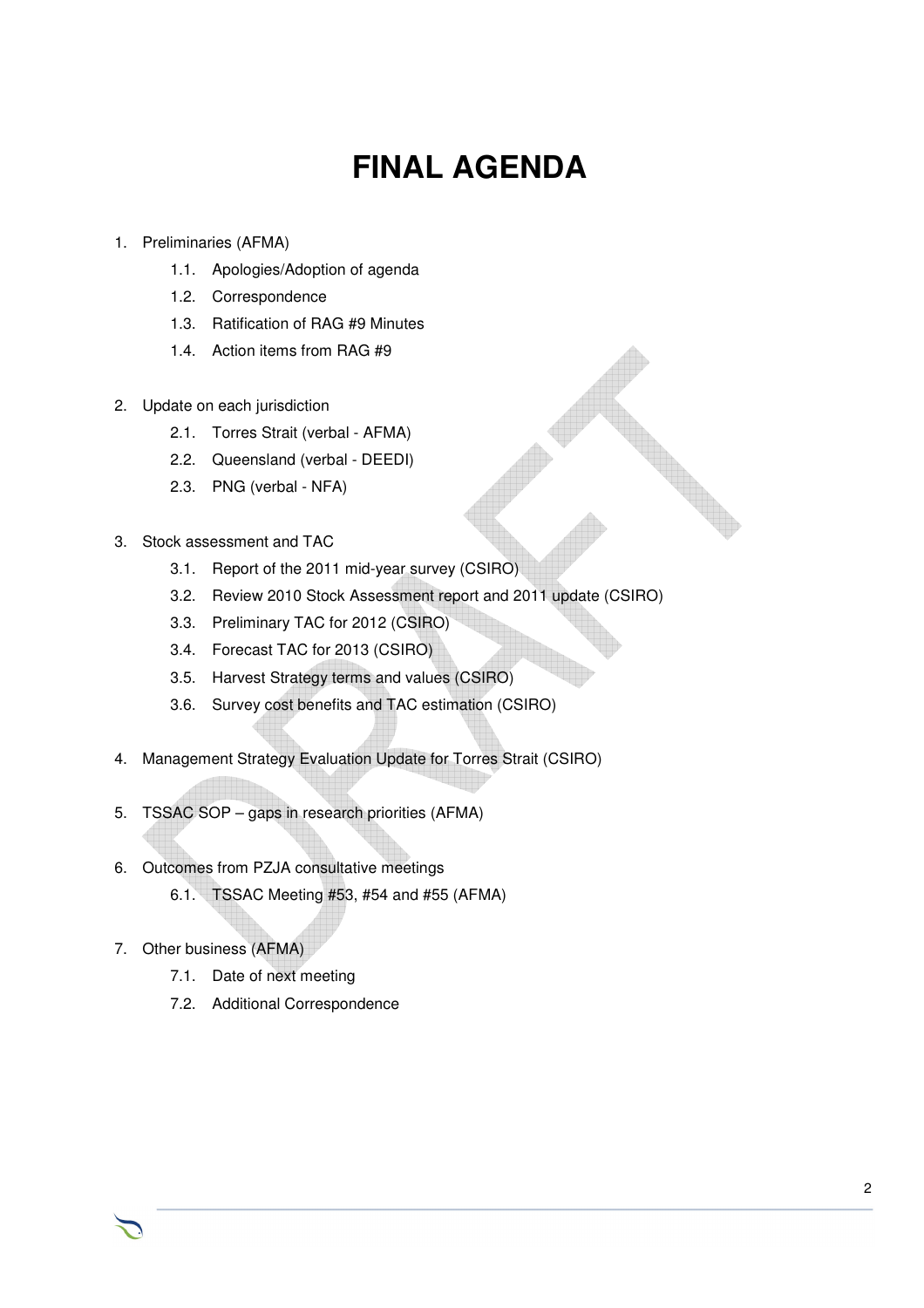# **DECISION RECORD – TRL RAG NO. 10 (23-24 AUGUST 2011)**

- 1.3.1 The TRL RAG agreed to adopt the minutes of TRL RAG No.9 as a true and accurate record of the meeting.
- 3.2.1 The TRL RAG accepted with several revisions (discussed) the 2011 assessment model presented by CSIRO.
- 3.3.1 The TRL RAG agreed to a preliminary TAC recommendation for 2012 of 964t (90%CI, 497-1432 t).

5.1.1 The TRL RAG noted the research priorities relevant to the Torres Strait fishery included in the 2011 Annual Operational Plan.

5.1.2 The TRL RAG agreed to request the TSSAC to consider an additional research priority relevant to the Torres Strait Fishery being to extend the current Management Strategy Evaluation model to areas of PNG.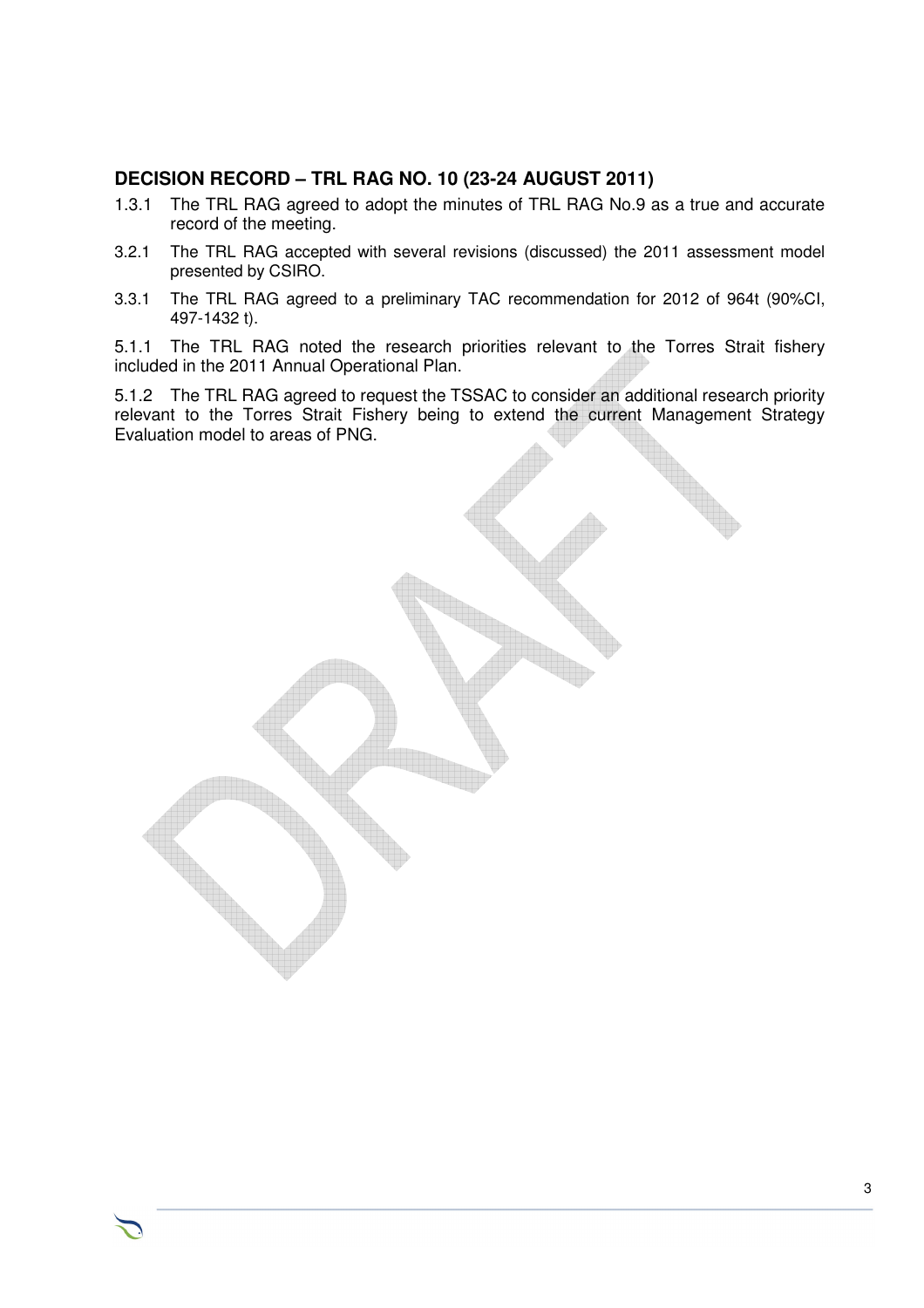The following members and observers were in attendance at TRL RAG No 10:

# **Members**

 $\sum$ 

| <b>Name</b>           | <b>Role</b>                                                               | <b>Declaration of Interest</b>                       |
|-----------------------|---------------------------------------------------------------------------|------------------------------------------------------|
| Mr John Pollock       | Chairperson                                                               | Nil                                                  |
| Dr Annabel Jones      | AFMA representative                                                       | Manager, AFMA Thursday Island                        |
| Dr Eva Plaganyi-Lloyd | Scientist                                                                 | <b>CSIRO</b>                                         |
| Mr Nokome Bentley     | Scientist/consultant                                                      | Independent scientist                                |
| Mr Adam Leatherbarrow | Executive Officer (AFMA)                                                  | Senior Management Officer, AFMA<br>Thursday Island   |
| Mr Ian Jacobson       | <b>Fisheries Queensland representative</b>                                | fisheries manager, DEEDI                             |
| Mr Brett Arlidge      | Industry representative                                                   | QRLA President,<br>Manager, M.G.Kailis<br><b>QLD</b> |
| Dr Clive Turnbull     | <b>Fisheries Queensland representative</b>                                | <b>DEEDI</b>                                         |
| Mr Meremi Maina       | PNG industry representative                                               | PNG Licence holder and processor                     |
| Mr Neville Nakata     | <b>TSRA</b>                                                               | <b>Fisheries Coordinator TSRA</b>                    |
| Mr Philip Polon       | National<br><b>Fisheries</b><br>Authority<br><b>PNG</b><br>representative | Executive manager PNG NFA                            |
| Mr Daniel Takai       | IFAC representative                                                       | <b>Pearl Island Seafoods</b>                         |
| Mr Randall Owens      | <b>GBRMPA</b> representative                                              | <b>GBRMPA</b>                                        |
| Mr Cyril Gabi         | <b>IFAC</b> representative                                                | Licence holder                                       |
| <b>Observers</b>      |                                                                           |                                                      |
| Mr Trent Butcher      | Observer                                                                  | Licence holder                                       |
| Dr Matthew Flood      | Observer                                                                  | <b>ABARES</b>                                        |
| Dr Trevor Hutton      | Observer                                                                  | <b>CSIRO</b>                                         |
| Mr Shane Fava         | Observer                                                                  | <b>TSRA</b>                                          |
| Mr Kenny Bedford      | Observer                                                                  | <b>TSRA and TSIRC</b>                                |
| Mrs Melissa Brown     | Observer                                                                  | <b>AFMA</b>                                          |
| Mr Roy Deng           | Observer                                                                  | <b>CSIRO</b>                                         |
| Mr Darren Dennis      | Observer                                                                  | <b>CSIRO</b>                                         |
| Dr Robert Campbell    | Observer                                                                  | <b>CSIRO</b>                                         |
| <b>Apologies</b>      |                                                                           |                                                      |
| Mr Shaun McAtamney    | Observer                                                                  | Processor - ISP Seafoods                             |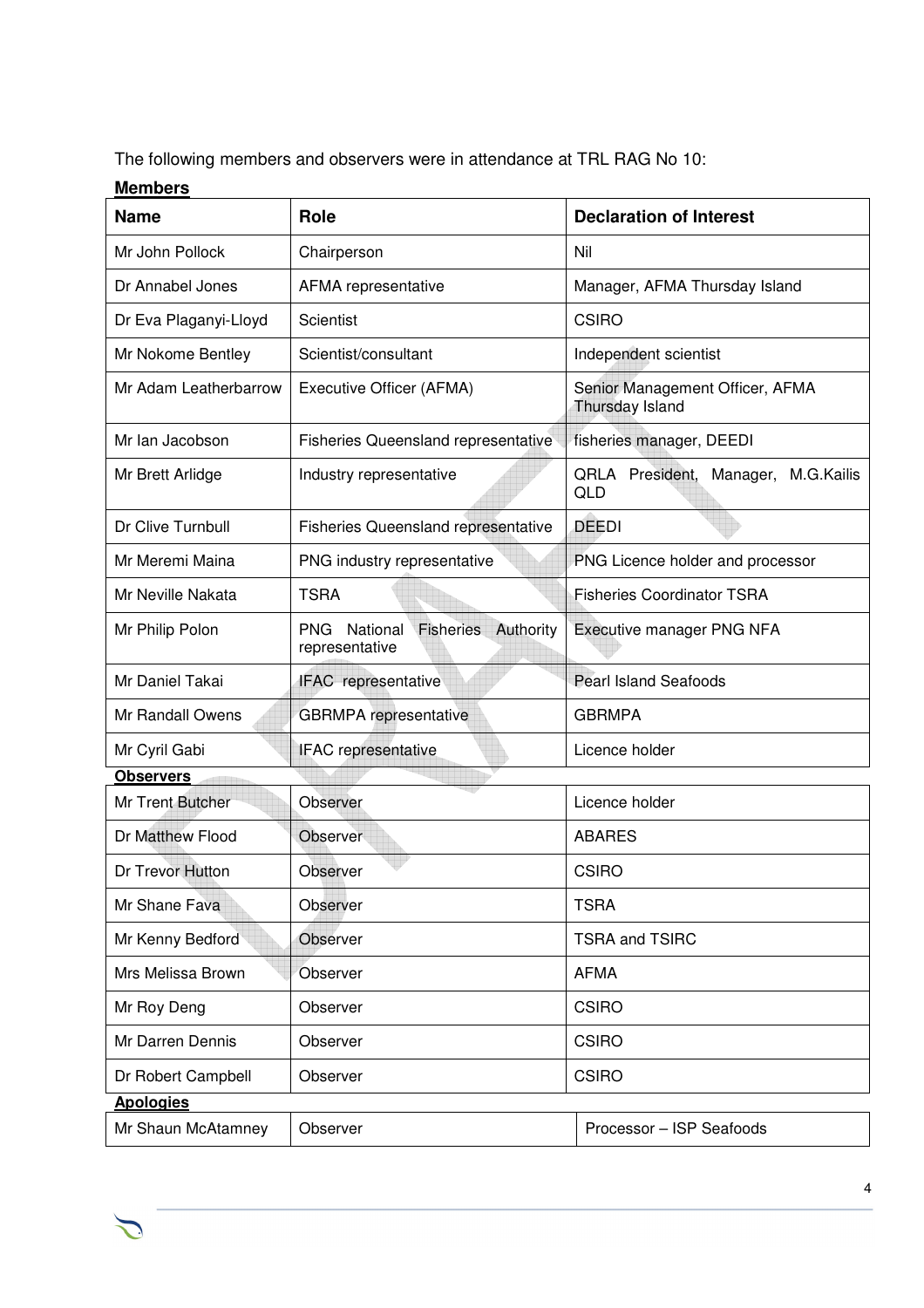## **ACTION ITEMS**

| #   | <b>Action Item</b>                                                                                                                                                                                     | Agenda | Champion                      | <b>Due Date</b>                   |
|-----|--------------------------------------------------------------------------------------------------------------------------------------------------------------------------------------------------------|--------|-------------------------------|-----------------------------------|
| 1)  | The PNG NFA to contact AFMA to seek assistance to<br>develop a project proposal to review the 2002 PNG<br>Tropical Rock Lobster Management Plan.                                                       | 7.3.3  | <b>PNG NFA</b>                | <b>TBC</b>                        |
| 2)  | TRL RAG EO to circulate Hilborn (2010) article on<br>behalf of CSIRO.                                                                                                                                  | 9.3.2  | TRL RAG EO<br><b>CSIRO</b>    | Completed                         |
| 3)  | TRL RAG to discuss an appropriate data cut-off date for<br>use in the stock assessment model and to advise<br>CSIRO prior to the next stock assessment.                                                | 9.3.2  | <b>TRL RAG</b>                | Completed                         |
| 4)  | AFMA to contact DAFF regarding Intellectual Property<br>and access to the economic data included in the TRL<br>five-year business plan for use in the MSE project.                                     | 9.4.   | <b>AFMA</b>                   | By<br><b>TRL</b><br><b>RAG 11</b> |
| 5)  | TRL RAG EO to circulate the TRL five-year business<br>plan to members when available.                                                                                                                  | 9.7    | <b>TRL RAG EO</b>             | When<br>available                 |
| 6)  | AFMA to write to all TVH TRL licence holders again<br>seeking nominations for the position of TVH Industry<br>member on the TRL RAG.                                                                   | 9.7.2  | <b>TRL RAG EO</b>             | Completed                         |
| 7)  | AFMA to post the 'Torres Strait Tropical Rock Lobster<br>Fishery Catch Data & Research Summary 2010' on the<br>PZJA website.                                                                           | 10.2.1 | TRL RAG EO                    | Completed                         |
| 8)  | CSIRO to look into the possible underestimate of<br>CPUE for the TVH sector, currently an input into<br>the stock assessment model.                                                                    | 10.3.2 | <b>CSIRO</b>                  | Completed                         |
| 9)  | AFMA to determine if it would currently be possible to<br>examine individual diver catch rates from TRL04<br>logbook catch records to support CSIRO in<br>standardising effort for individual diver/s. | 10.3.2 | <b>AFMA</b>                   | Completed                         |
| 10) | AFMA to circulate background information on electronic<br>docketbook project for improved TIB effort information.                                                                                      | 10.3.2 | <b>TRL RAG EO</b>             | 1/12/2011                         |
| 11) | RAG Chair to pen letter to lan Mcdonald requesting to<br>include the additional research objective to the 2011<br>AOP.                                                                                 | 10.5   | <b>TRL RAG Chair</b><br>or EO | ???                               |
| 12) | distribute<br>AFMA<br>additional<br>correspondence<br>to<br>presented to the TRL RAG by the Chair on roles and<br>responsibilities of RAGs and MACs.                                                   | 10.7   | TRL RAG EO                    | 1/12/2011                         |

Meeting start: 9:15am.

# **Agenda Item 1.2 Correspondence**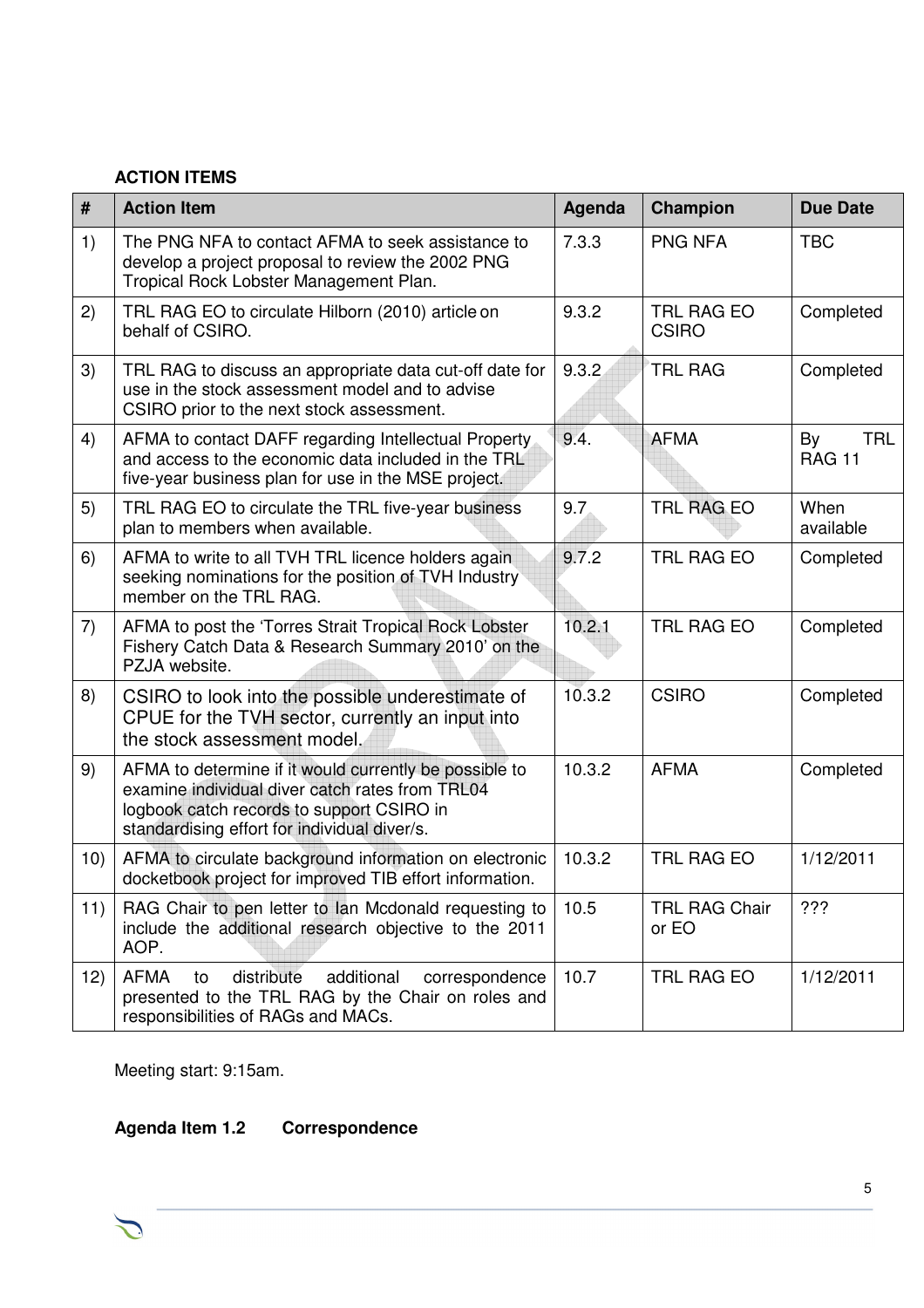The TRL RAG **NOTED** the incoming correspondence provided in the meeting papers. No further action was requested.

#### **Agenda Item 1.3 Ratification of TRL RAG No.9 minutes**

**1.3.1** The TRL RAG **AGREED** to adopt the minutes of TRL RAG No.9 as a true and accurate record of the meeting.

#### **Agenda Item 1.4 Action items from TRL RAG No.9**

The TRL RAG NOTED the progress towards the action items from TRL RAG Meeting No. 9. The majority of the action items have been completed or are in progress. In addition, the following specific comments are recorded.

Action item 1 – PNG NFA have yet to formally approach AFMA to seek support in reviewing the 2002 PNG Tropical Rock Lobster Management Plan. AFMA expressed their continued offer to provide technical support and advice on a review of the PNG Management Plan if requested and strongly support PNG NFA in their endeavours to review the plan.

Action item 3 – Addressed at Agenda Item 3.2.

Action Item 9 – AFMA had not yet contacted DAFF regarding Intellectual Property and access to the economic data included in the TRL five-year business plan for use in the MSE project. AFMA indicated this would be an Action Item to address before TRL RAG No. 11.

POST MEETING NOTE: DAFF have indicated that meta-data was not provided from the consultant (Marsden-Jacobs) on acceptance of the final report.

#### **Agenda item 2.1 Torres Strait update**

The TRL RAG **NOTED** the Torres Strait Lobster Fishery update provided by AFMA. In particular the TRL RAG raised the following points regarding the Torres Strait Fishery:

- The 2010 season was reportedly good for both the Traditional and non-Traditional Inhabitant sectors as predicted by the 2009 stock assessment and Total Allowable Catch (TAC) estimation process. Total catch of 470t was reported by Australian fishers.
- A summary of 2010 catch information was provided to the TRL RAG for comment. Amendments were requested by the members to the information sheet. The TRL RAG agreed that the summary sheet was a useful information tool for stakeholders and should be released publicly.
- The 2011 has also been a productive fishing year with 386t of catch recorded by Australian fishers to mid-June. Had a TAC been implemented, the total Australian would have been 71% of the Australian TAC for 2011 at that time.
- PNG vessels cross-endorsed to fish for lobster in Australian waters fished a total of 343 dory days of their allocated 968 days up until 18 August 2011 for an estimated 19t of lobster.

| <b>Action item 7</b>   AFMA to post the 'Torres Strait Tropical Rock Lobster Fishery Catch Data & |
|---------------------------------------------------------------------------------------------------|
| Research Summary 2010' on the PZJA website following incorporation of                             |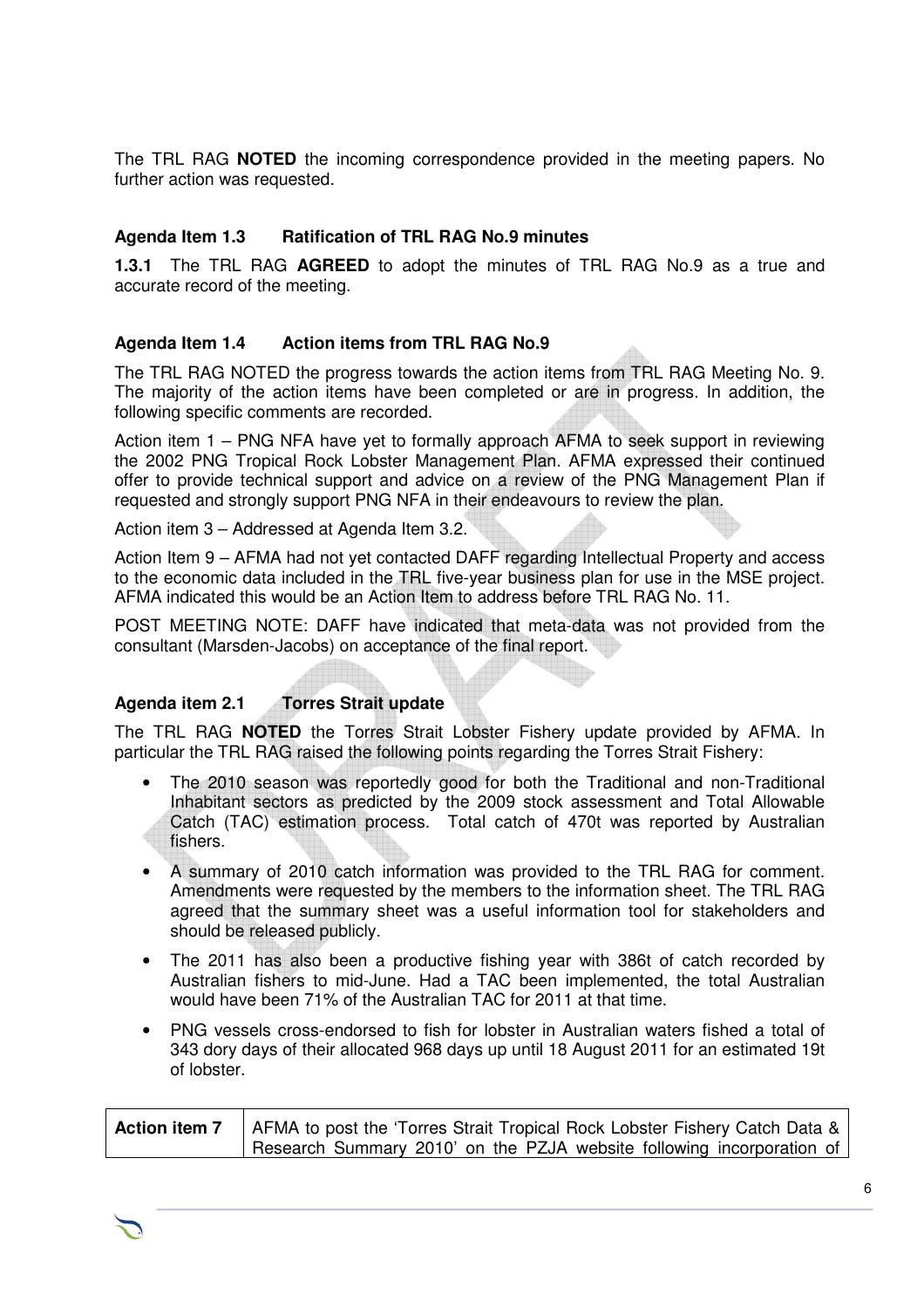|  | minor amendments. |
|--|-------------------|
|  |                   |

#### **Agenda item 2.2 Queensland update**

The TRL RAG noted the Queensland update provided by DEEDI. In particular the TRL RAG raised the following points regarding the Queensland East Coast Fishery:

- The 2010 season in the East Coast TRL fishery was the second year that the fishery operated under a quota system (195t TAC).
- In 2010, 128.8 tonnes of Tropical Rock Lobster were taken in 2010, being well below the TAC. The lowest standardised Catch Per Unit Effort (CPUE) recorded for several years was recorded for 2010.
- Catches are expected to be a little higher in 2011 with 125t recorded to mid-August; however it is unlikely that the allowable quota will be fulfilled and CPUE is expected to be low.
- The downward trend in CPUE in the East coast fishery may be due to dual-endorsed boats opting to fish in Torres Strait where catch rates have been high in 2010 and 2011 and/or habitat loss due to other environmental effects such as Cyclone Yasi.

#### **Agenda item 2.3 PNG update**

The TRL RAG noted the PNG update provided by PNG NFA. In particular the TRL RAG raised the following points regarding the PNG fishery.

- The PNG catch for 2010 was estimated at 292.8t from export data provided by PNG NFA.
- Eight licensed vessels operated in the PNG fishery with a total of 59 hookah divers and about 500-600 free divers.
- PNG are currently revising their data collection process and a new database is being developed. It is hoped the database restructure will lead to greater efficiencies in both monitoring and data entry.
- The 2011 catch is expected to be similar to 2010; however effort (number of vessels) in the fishery had declined due to mechanical problems and some vessels being involved in activities other than fishing.

# **Agenda item 3.1 Report of the 2011 mid-year survey**

The TRL RAG noted the update provided by CSIRO on the 2011 mid-year survey conducted in June.

Results from the 2011 mid-season survey indicate that:

- The numbers of recruiting juvenile lobsters (aged 1 year plus  $(1^+)$ ) were above the long-term average. As these lobsters make up the fishable stock in 2012, this result indicates that 2012 is expected to also be a good season. The 2011 juvenile lobster (1<sup>+</sup>) abundance results continue an increasing trend in 1<sup>+</sup> lobster numbers since 2008.
- The numbers of adult (aged 2<sup>+</sup>) lobsters were also significantly higher than the longterm average supporting the high catch reported in 2011.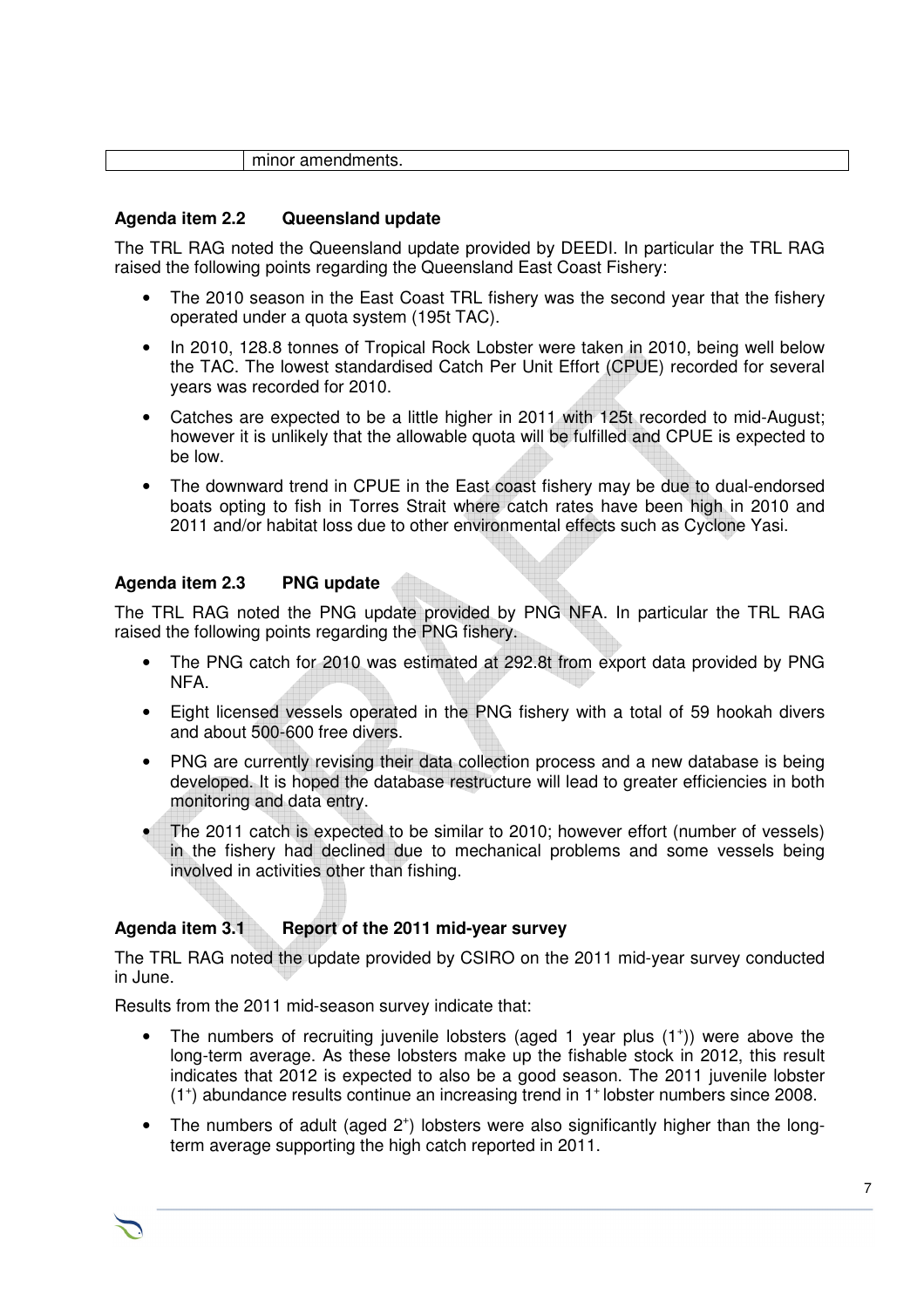It was highlighted that higher catch rates are likely to be influenced by lobster distribution and densities, of which the abundance of available food source is thought to be a key factor. TVH Industry member Trent Butcher noted that 2011 catch rates were above average supporting the high abundance of 2+ lobsters observed within the mid-season survey; however, the recorded catch rates may not reflect this due to a tendency for fishers to target tails in the early part of previous seasons. CSIRO noted that the MSE framework will provide a more indepth look into environmental drivers and their effects on recruitment variability.

## **Agenda item 3.2 Review 2010 Stock Assessment report and 2011 update**

The TRL RAG reviewed the revised stock assessment model presented by CSIRO. The model was an adequate fit to the available data and integrates all available information into a single framework.

The TRL RAG accepted the following changes to the previous stock assessment model:

- A hyper-stable relationship is assumed between catch rate and lobster abundance
- Lower bound of 0.25 set for the variance associated with the Catch Per Unit Effort (CPUE) data as it is less reliable than the survey data;
- The stock recruit variance parameter was increased from 0.3 to 0.5 to capture larger fluctuations in recruitment;
- Selectivity for the 1973-1988 period is different to the later years;
- Reference spawning biomass is set at the annual biomass of mature lobsters on 1 November each year i.e. at the start of the annual migration period; and
- Inclusion of forecasted 2011 catch at the TAC for that year i.e. 803t in 2011.
- Overall the 2010 TRL stock assessment indicated that the lobster resource is in good condition with spawning stock biomass in 2011 ( $B_{\rm so}$ ) estimated to be above the target level and the long term average.

Members questioned the CPUE figures presented at the meeting and included in the stock assessment model, believing the current calculation appeared to be underestimated. CSIRO were requested to review their CPUE figures. Subsequently, it was determined that there had been miscalculation of effort resulting in lower than expected CPUE. CSIRO undertook to recalculate CPUE for inclusion in the model but recommended that the stock assessment outcomes be adopted with the outcomes presented at this meeting as the CPUE data has low weighting in the model and therefore changes to the CPUE will not change the outcomes significantly.

| <b>Action item 8</b> | CSIRO to re-evaluate CPUE for the TVH sector correcting for the effort in the ' |
|----------------------|---------------------------------------------------------------------------------|
|                      | I fishery and include the updated CPUE data for future stock assessments.       |

**3.2.1** The TRL RAG **AGREED** to accept the outcomes of the 2010 Stock Assessment report as presented at the TRL RAG Meeting No. 10.

The TRL RAG discussed a range of issues associated with the use of CPUE data in the stock assessment and options for improving the accuracy. Issues discussed included options for standardising CPUE data to increase the usefulness of this data. CSIRO in partnership with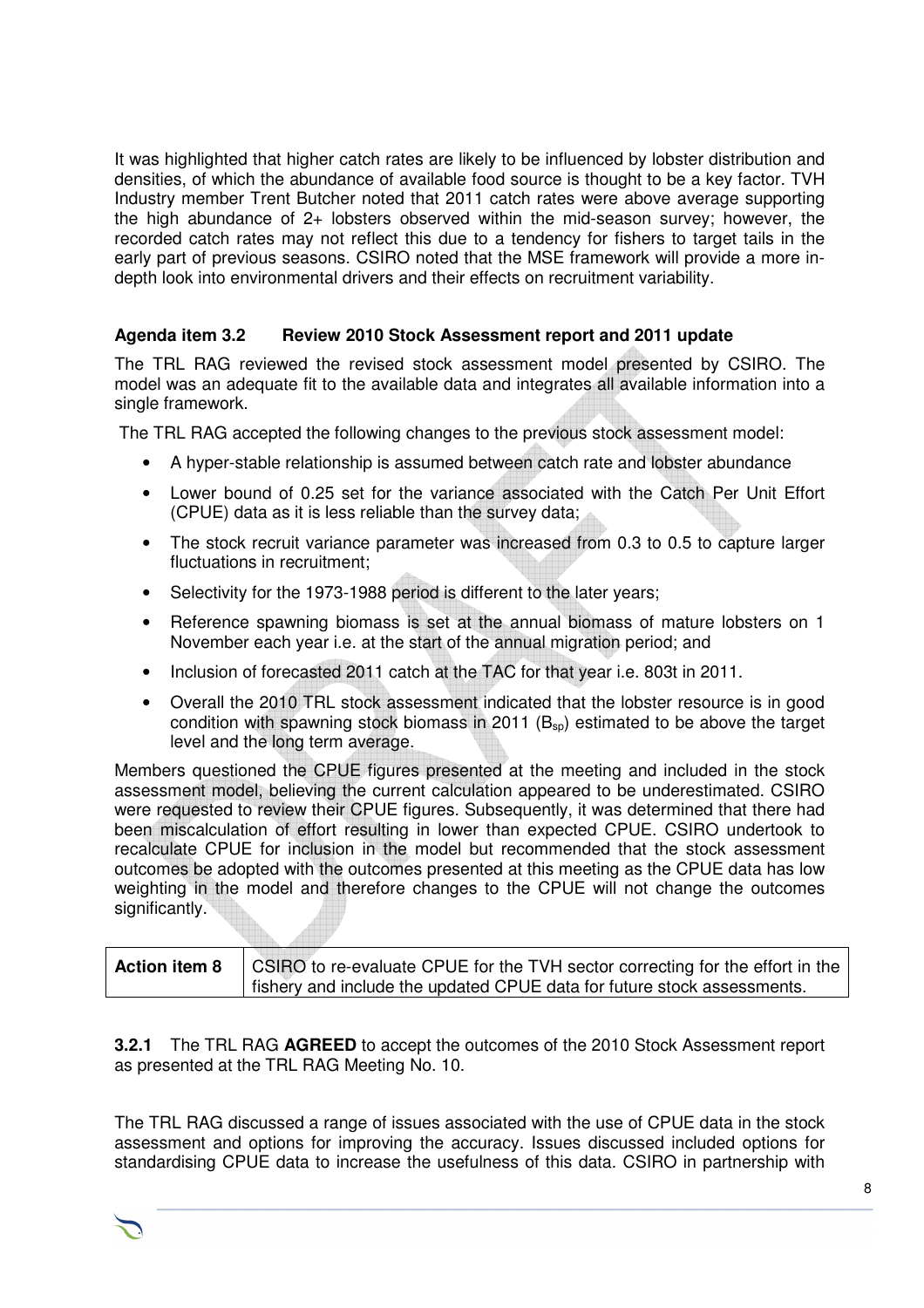AFMA agreed to investigate options for standardising CPUE by individual divers acknowledging individual diver's skill level played a key factor in catch rates.

| <b>Action item 9</b> AFMA to investigate if individual diver's are identified in database records<br>from TRL04 logbook catch records to support CSIRO in standardising CPUE |
|------------------------------------------------------------------------------------------------------------------------------------------------------------------------------|
| for individual diver/s.                                                                                                                                                      |

It was also noted by the TRL RAG that the there are many issues with the accuracy of TIB sector data arising from the voluntary docket-book system. AFMA informed the TRL RAG of an electronic docket-book trial currently underway investigating the potential for a new catch reporting system that may improve the accuracy and timeliness of catch reporting from the non-islander sector. Further information on the outcomes of this project will be provided to the TRL RAG.

|                            | <b>Action item 10</b>   AFMA to provide outcomes from the electronic docket-book reporting trials to |
|----------------------------|------------------------------------------------------------------------------------------------------|
| the TRL RAG on completion. |                                                                                                      |

CSIRO raised concerns around timeliness of finalising data such as catch history included in the stock assessment model, including PNG and Australian data. CSIRO expressed that catch data from AFMA is required six weeks prior to a TRL RAG to allow CSIRO sufficient time to undertake the stock assessment.

#### **Agenda item 3.3 Preliminary TAC for 2012**

As per the agreement to accept the outcomes from the 2010 stock assessment with the current CPUE estimates (see Recommendation 3.2.1), the TRL RAG agreed to accept the recommended preliminary TAC acknowledging the associated level of uncertainty.

The preliminary TAC recommendation for 2012. The preliminary TAC for 2012 is higher than those from the previous five years. As there will not be a pre-season survey in 2011, the TRL RAG agreed to accept this TAC as the final 2012 TAC to monitor the fishery, noting that there is large uncertainty around the TAC as evident from the 90%CI.

**3.3.1** The TRL RAG **AGREED** to accept the recommended preliminary 2012 TAC of 964t (90%CI, 497-1432 t) as a final TAC to monitor the TRL fishery.

The TRL RAG discussed the likely consequences if the TAC was overfished in a single season, particularly in view of the characteristics of the Torres Strait fishery which fishes a single age group (2+). A precautionary approach when setting TAC's should be considered if the fishery moves to quota to account for events such as adverse environmental conditions.

#### **Agenda item 3.4 Forecast TAC for 2013**

The forecast TAC for 2013 was recommended at 769t (90%CI; 485–1053 t), to be refined in 2012 following the mid-season survey.

#### **Agenda item 3.5 Harvest Strategy terms and values**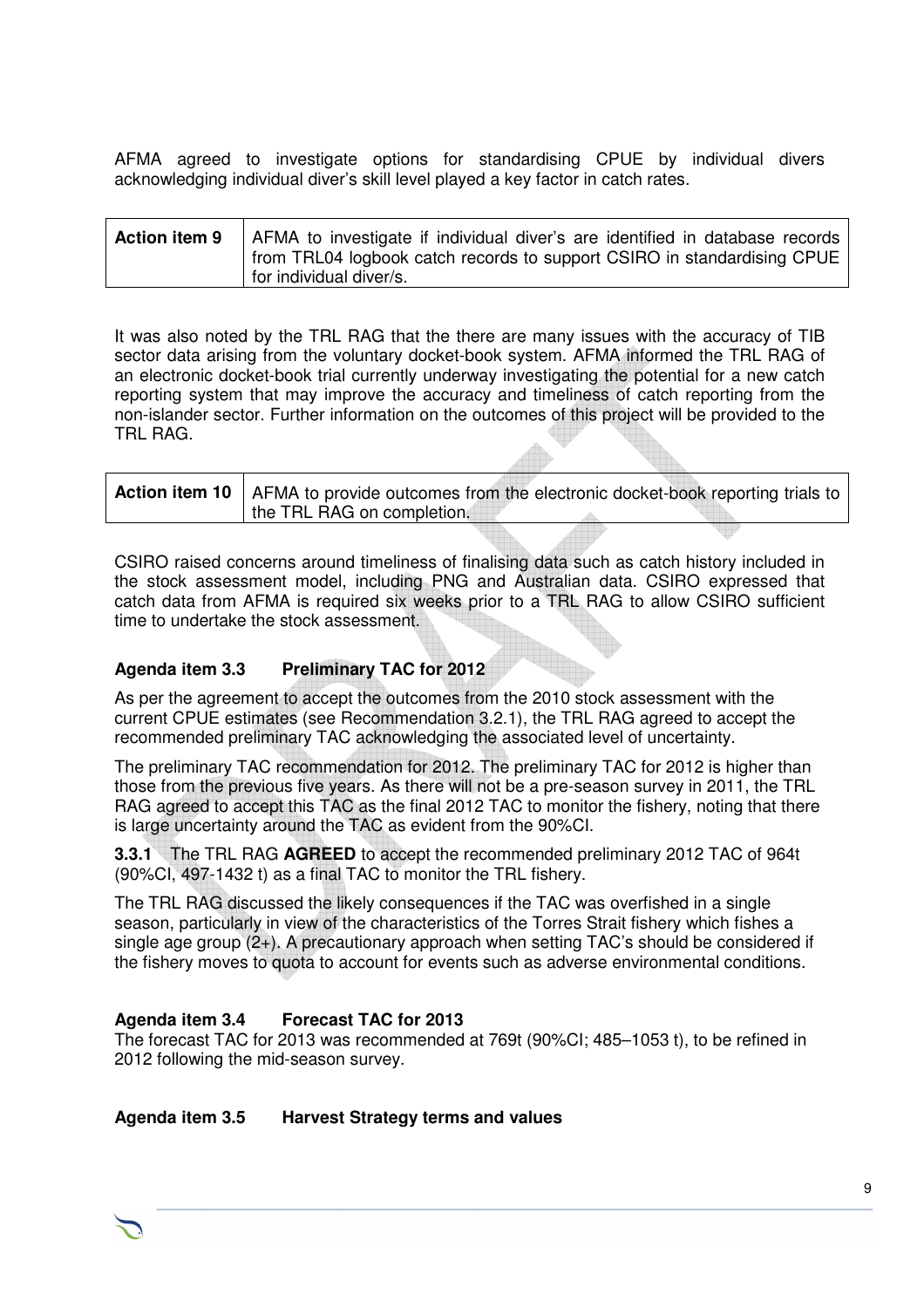CSIRO outlined their intention to use the Management Strategy Evaluation (MSE) tool currently in development to review the current harvest control rules and test alternatives. A review of the current harvest control rules has been recommended by the TRL RAG (decision number 3.5.1). The review would allow for the current reference points in the harvest strategy to be assessed for appropriateness under various scenarios, and potential options for additional reference points. For example, the trigger point for  $B_{\text{so}}$ , below which fishing mortality rates (F) would decrease, will be reviewed to determine an appropriate level that would account for the highly variable but productive nature of the stock. The MSE will be used to test and provide information on the choice of suitable reference levels that form the harvest control strategy for the lobster fishery.

# **Agenda item 3.6 Survey cost benefits and TAC estimation**

CSIRO presented some preliminary outcomes from a cost/benefit analysis of visual surveys (pre-season and/or mid-season surveys) against the benefit of a more or less conservative TAC being set, and associated potential loss of catch.

The preliminary results from this analysis indicate that the costs of a pre-season survey were outweighed by the revenue derived from the catch taken with a less conservative TAC set based on the pre-season surveys (if quota was implemented). Industry members strongly supported the view that less conservative TAC's (if quota is implemented) set through conducting visual surveys were beneficial to industry based on the potential increased catch to be derived.

The evidence for either or both the mid-season and pre-season surveys being of most benefit were less clear from the cost/benefit analysis as both surveys provide different types of information.

Further, if a quota management scheme was implemented and pre-season survey was not conducted, that a TAC should be set at a conservative (lower) level to reduce the risk of overfishing given the variability in the preliminary TAC estimates. CSIRO will provide further information on the cost-benefit

# **Agenda item 4 Management Strategy Evaluation Update for Torres Strait**

CSIRO provided a comprehensive overview of the current progress on the MSE project to assess the potential impacts of current and alternative management arrangements on the fishers and the fishery in Torres Strait. The project commenced in July 2010 and is due to be completed by March 2012. The project has collated a wide range of biological, economic, social and cultural data and information. The CSIRO team has developed a spatial MSE operating model incorporating this information. The next step is use the MSE model to test a range of management scenarios and present the results to a MSE Steering Committee at a workshop in Brisbane in November 2011.

The TRL RAG commented on the appeal and usefulness of analysing this type of information spatially. Further information on the outcomes of this project will be provided to the TRL RAG in 2012.

#### **Agenda item 5 TSSAC research priorities**

AFMA presented the research priorities to the TRL RAG identified in the 2011 Annual Operational Plan as requested by the Torres Strait Scientific Advisory Committee. The Annual Operational Plan is developed by the TSSAC annual to clearly indentify the research priorities